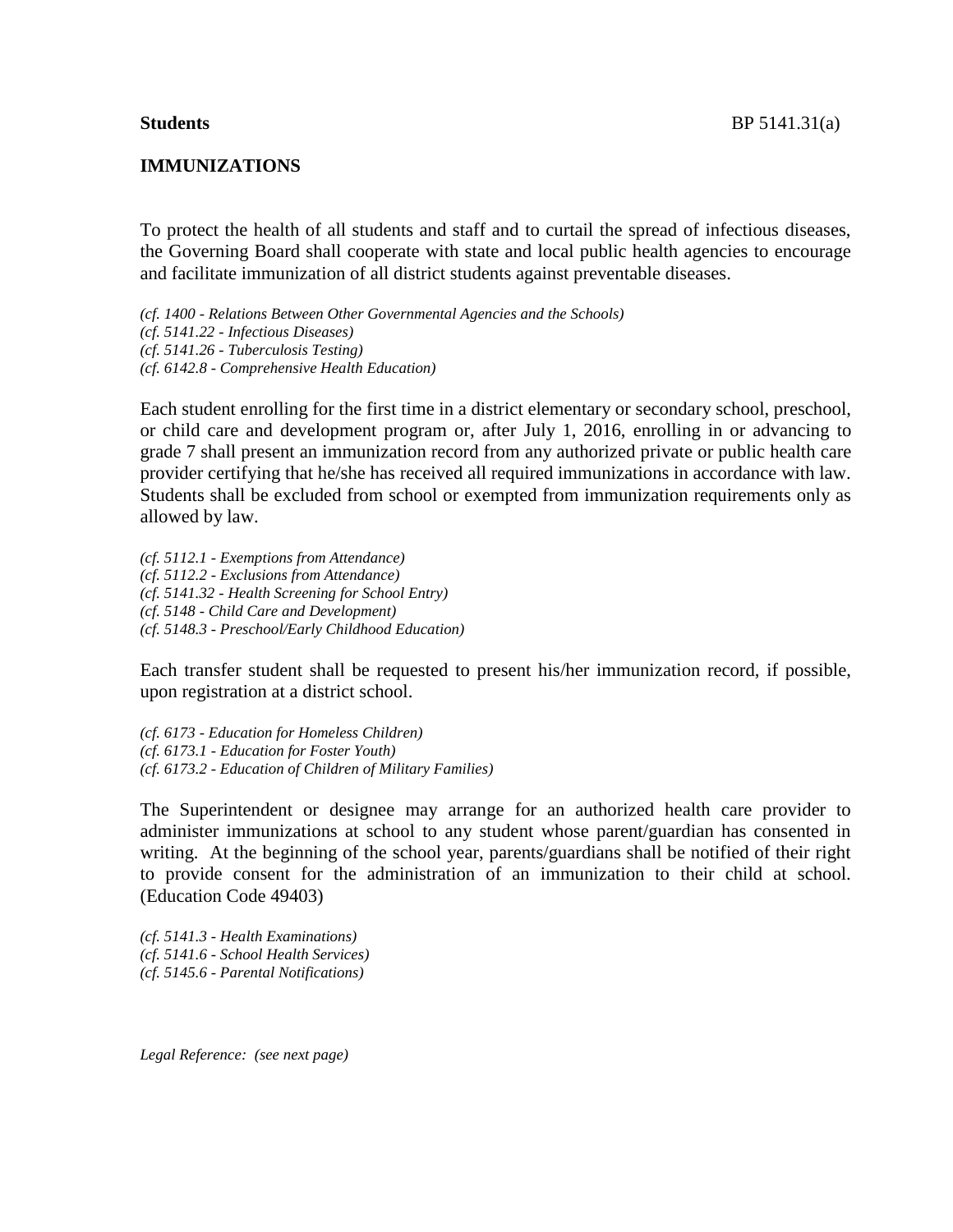#### *Legal Reference:*

*EDUCATION CODE 44871 Qualifications of supervisor of health 46010 Total days of attendance 48216 Immunization 48853.5 Immediate enrollment of foster youth 48980 Required notification of rights 49403 Cooperation in control of communicable disease and immunizations 49426 Duties of school nurses 49701 Flexibility in enrollment of children of military families 51745-51749.6 Independent study HEALTH AND SAFETY CODE 120325-120380 Immunization against communicable disease, especially: 120335 Immunization requirement for admission 120395 Information about meningococcal disease, including recommendation for vaccination 120440 Disclosure of immunization information CODE OF REGULATIONS, TITLE 5 430 Student records CODE OF REGULATIONS, TITLE 17 6000-6075 School attendance immunization requirements UNITED STATES CODE, TITLE 20 1232g Family Educational Rights and Privacy Act UNITED STATES CODE, TITLE 42 11432 Immediate enrollment of homeless children CODE OF FEDERAL REGULATIONS, TITLE 34*

*99.1-99.67 Family Educational Rights and Privacy*

*Management Resources:*

*CALIFORNIA DEPARTMENT OF PUBLIC HEALTH California Immunization Handbook for Child Care Programs and Schools, August 2015 Guide to Immunizations Required for Child Care Guide to Immunizations Required for School Entry Parents' Guide to Immunizations Required for Child Care Parents' Guide to Immunizations Required for School Entry EDUCATION AUDIT APPEALS PANEL PUBLICATIONS Guide for Annual Audits of Local Education Agencies and State Compliance Reporting, July 2015 U.S. DEPARTMENT OF EDUCATION GUIDANCE Family Educational Rights and Privacy Act (FERPA) and H1N1, October 2009 WEB SITES California Department of Education: http://www.cde.ca.gov California Department of Public Health, Immunization Branch: http://www.cdph.ca.gov/programs/immunize California Department of Public Health, Shots for Schools: http://shotsforschools.org Centers for Disease Control and Prevention: http://www.cdc.gov Education Audit Appeals Panel: http://www.eaap.ca.gov U.S. Department of Education: http://www.ed.gov*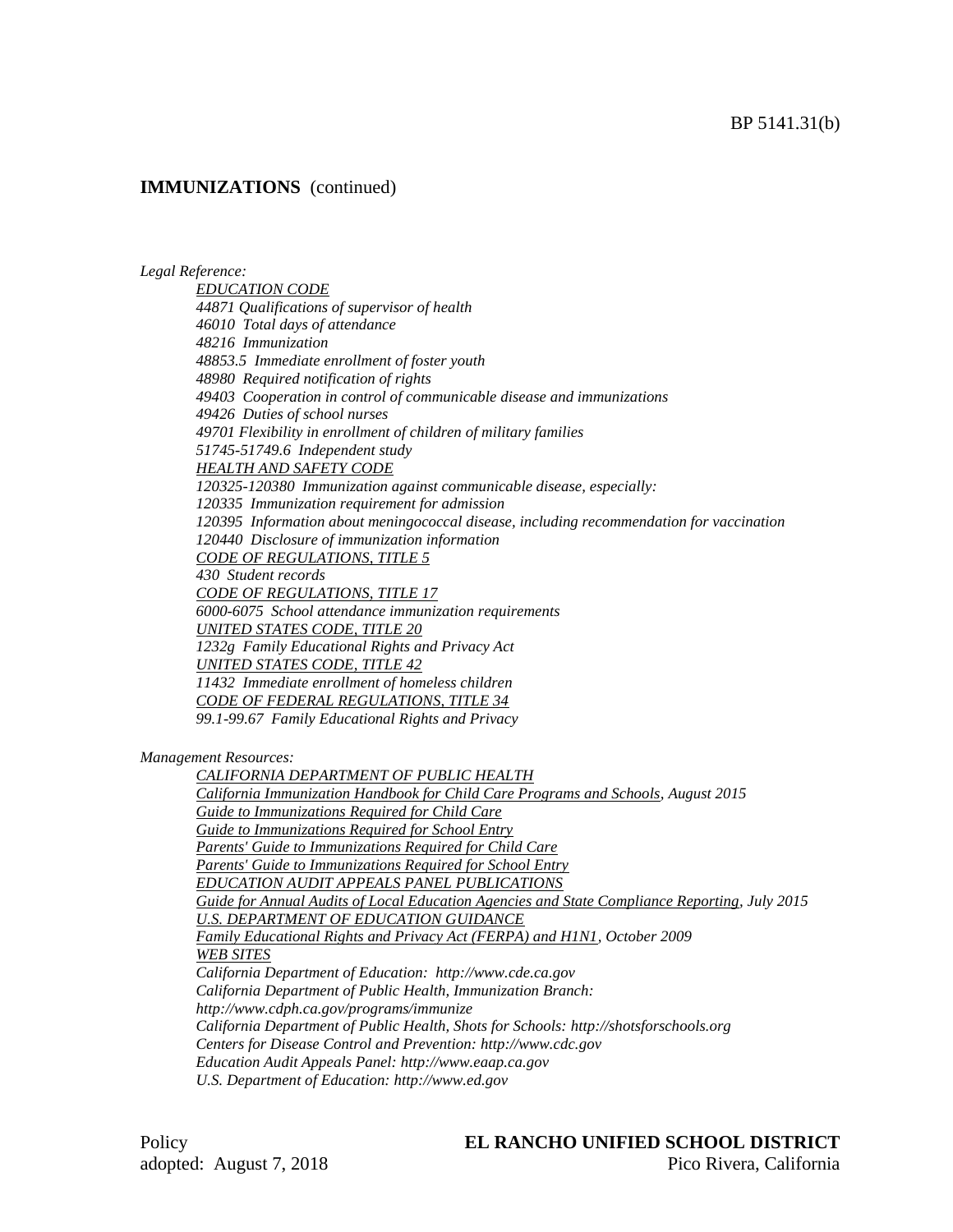# **IMMUNIZATIONS**

# **Required Immunizations**

The Superintendent or designee shall provide parents/guardians, upon school registration, a written notice summarizing the state's immunization requirements.

The Superintendent or designee shall not unconditionally admit any student to a district elementary or secondary school, preschool, or child care and development program for the first time nor, after July 1, 2016, admit or advance any student to grade 7 unless the student has been fully immunized. The student shall present documentation of full immunization, in accordance with the age/grade and dose required by the California Department of Public Health (CDPH), against the following diseases: (Health and Safety Code 120335; 17 CCR 6020)

- 1. Measles, mumps, and rubella (MMR)
- 2. Diphtheria, tetanus, and pertussis (whooping cough) (DTP, DTaP, or Tdap)
- 3. Poliomyelitis (polio)
- 4. Hepatitis B
- 5. Varicella (chickenpox)
- 6. Haemophilus influenza type b (Hib meningitis)
- 7. Any other disease designated by the CDPH

*(cf. 5141.22 - Infectious Diseases) (cf. 5148 - Child Care and Development) (cf. 5148.3 - Preschool/Early Childhood Education) (cf. 6170.1 - Transitional Kindergarten)*

However, full immunization against hepatitis B shall not be a condition by which the Superintendent or designee shall admit or advance any student to grade 7. (Health and Safety Code 120335)

A student who qualifies for an individualized education program (IEP), unless otherwise exempt, shall be fully immunized in accordance with Health and Safety Code 120335 and this regulation. However, the district shall continue to implement the student's IEP and shall not prohibit the student from accessing any special education and related service required by his/her IEP regardless of whether the student is fully immunized. (Health and Safety Code 120335)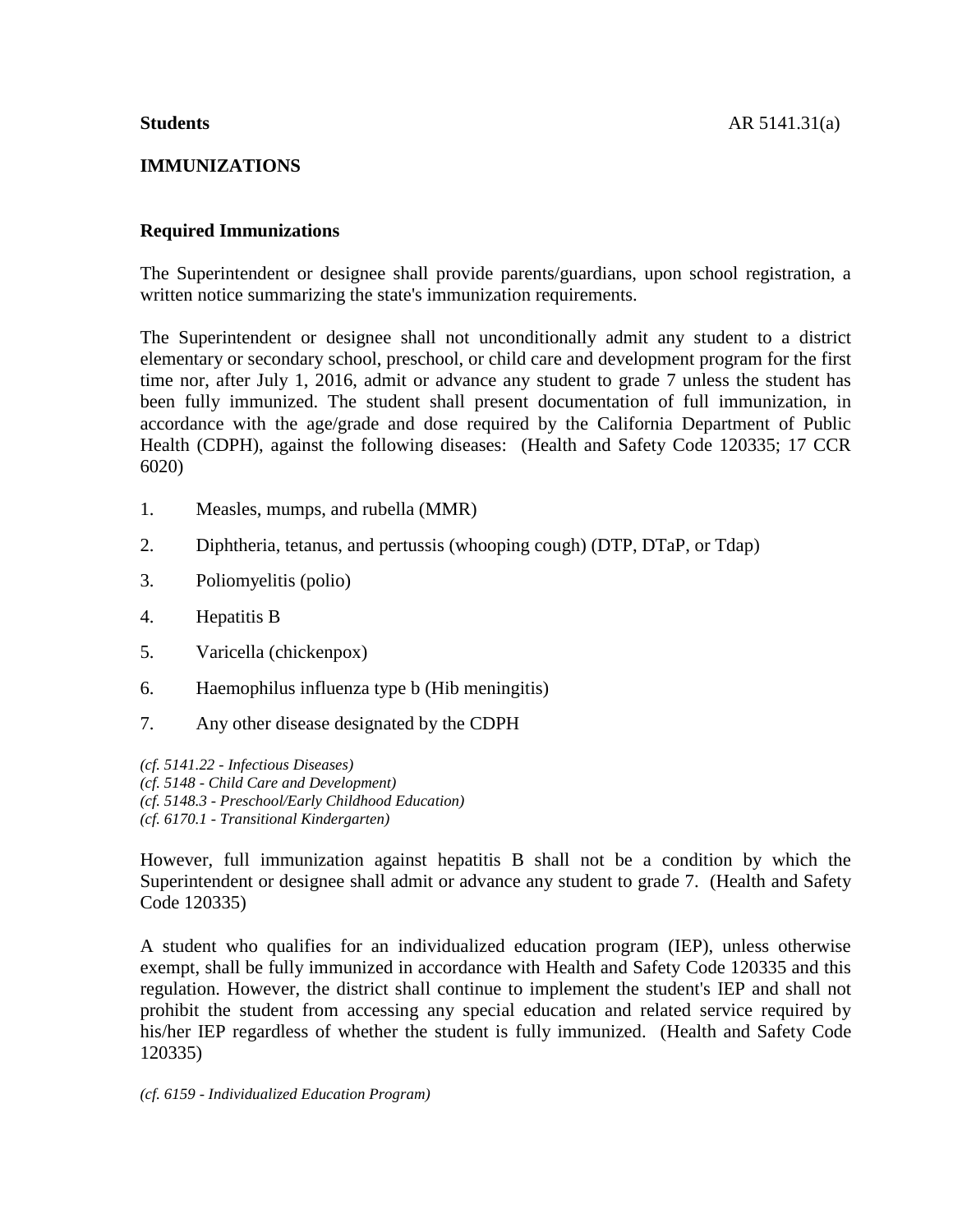The student's immunization record shall be provided by the student's health care provider or from the student's previous school immunization record. The record must show at least the month and year for each dose, except that the day, month, and year must be shown for the MMR doses given during the month of the first birthday and for the Tdap dose given during the month of the seventh birthday. (l7 CCR 6070)

## **Exemptions**

Exemption from one or more immunization requirements shall be granted under any of the following circumstances:

- 1. The parent/guardian files with the district a written statement by a licensed physician to the effect that the physical condition of the child is such, or medical circumstances relating to the child are such, that immunization is not considered safe. The statement shall indicate the specific nature and probable duration of the medical condition or circumstances, including, but not limited to, family medical history, for which the physician does not recommend immunization. (Health and Safety Code 120370; 17 CCR 6051)
- 2. The student's parent/guardian files with the district, before January 1, 2016, a letter or written affidavit stating that an immunization is contrary to his/her personal beliefs, in which case the student shall be exempted from the immunization until he/she enrolls in the next applicable grade span requiring immunization (birth to preschool, grades K-6, grades 7-12). (Health and Safety Code 120335)
- *(cf. 6141.2 - Recognition of Religious Beliefs and Customs)*

When a student transfers to a different school within the district or transfers into the district from another school district in California, his/her personal beliefs exemption filed before January 1, 2016, shall remain in effect until the next applicable grade span. A student transferring from a school outside the district shall present a copy of the personal beliefs exemption upon enrollment. When a student transfers into the district from outside California and presents a personal beliefs exemption issued by another state or country prior to January 1, 2016, the Superintendent or designee may consult with legal counsel regarding the applicable immunization requirements.

3. The student is enrolled in an independent study program pursuant to Education Code 51745-51749.6 and does not receive classroom-based instruction.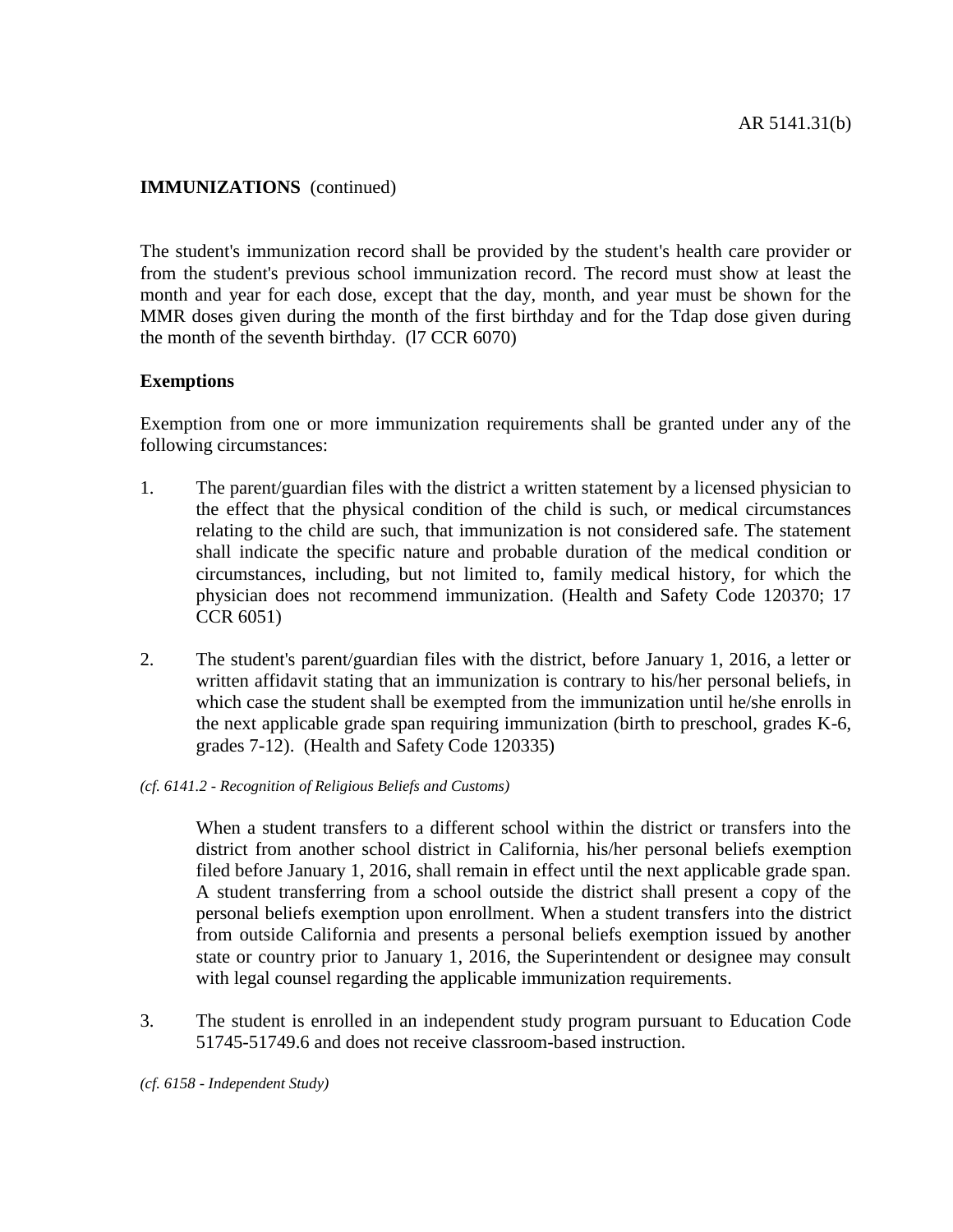# **Conditional Enrollment**

The Superintendent or designee may conditionally admit a student with documentation from an authorized health care provider that: (Health and Safety Code 120340; 17 CCR 6000, 6035)

- 1. The student has not received all the immunizations required for his/her age group, but has commenced receiving doses of all required vaccines and is not due for any other doses at the time of admission.
- 2. The student has a temporary exemption from immunization for medical reasons pursuant to item #1 in the section "Exemptions" above.

The Superintendent or designee shall notify the student's parents/guardians of the date by which the student must complete all the remaining doses as specified in 17 CCR 6035.

*(cf. 5145.6 - Parental Notifications)*

In addition, a transfer student may be conditionally admitted for up to 30 school days while his/her immunization records are being transferred from the previous school. If such documentation is not presented within 30 days, the student shall be excluded from school until the required immunizations have been administered. (17 CCR 6070)

The Superintendent or designee shall review the immunization record of each student admitted conditionally every 30 days until that student has received all the required immunizations. If the student does not receive the required immunizations within the specified time limits, he/she shall be excluded from further attendance until the immunizations are received. (Health and Safety Code 120375; 17 CCR 6070)

The Superintendent or designee shall immediately enroll homeless students, foster youth, and students of military families even if their immunization records are missing or unavailable at the time of enrollment. School or district staff shall work with the student's prior school to obtain the student's immunization records or shall ensure that he/she is properly immunized. (Education Code 48853.5, 49701; Health and Safety Code 120341; 42 USC 11432)

*(cf. 6173 - Education for Homeless Children) (cf. 6173.1 - Education for Foster Youth) (cf. 6173.2 - Education of Children of Military Families)*

# **Exclusions Due to Lack of Immunizations**

Any student without the required evidence of immunization may be excluded from school until the immunization is obtained or an exemption is granted in accordance with the section "Exemptions" above.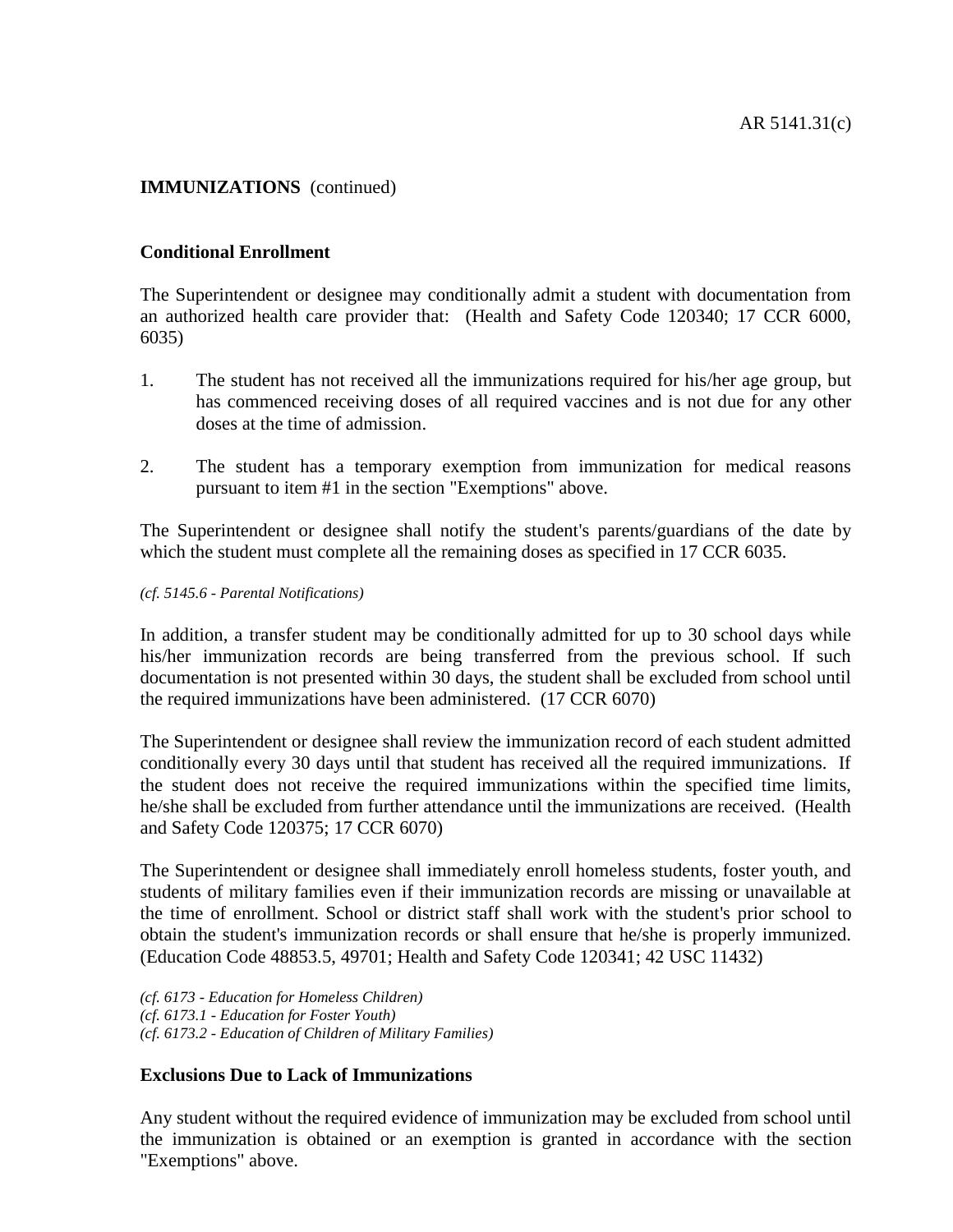*(cf. 5112.2 - Exclusions from Attendance) (cf. 6183 - Home and Hospital Instruction)*

Before an already admitted student is excluded from school attendance because of lack of immunization, the Superintendent or designee shall notify the parent/guardian that he/she has 10 school days to supply evidence of proper immunization or an appropriate exemption. This notice shall refer the parent/guardian to the student's usual source of medical care or, if the student has no usual source of medical care, then to the county health department or school immunization program, if any. (Education Code 48216; 17 CCR 6040)

*(cf. 5141.6 - School Health Services)*

The Superintendent or designee shall exclude from further attendance any already admitted student who fails to obtain the required immunization within 10 school days following the parent/guardian's receipt of the notice specified above. The student shall remain excluded from school until he/she provides written evidence that he/she has received a dose of each required vaccine due at that time. The student shall also be reported to the attendance supervisor or principal. (17 CCR 6055)

#### **Exclusion Due to Exposure to Disease**

If the district has good cause to believe that a student has been exposed to a disease listed in the section "Required Immunizations" above and his/her documentation of immunization does not show proof of immunization against that disease, that student may be temporarily excluded from the school until the local health officer informs the district in writing that he/she is satisfied that the student is no longer at risk of developing or transmitting the disease. (Health and Safety Code 120370)

#### **Records**

The Superintendent or designee shall record each new entrant's immunizations in the California School Immunization Record and retain it as part of the student's mandatory permanent student record. District staff shall maintain the confidentiality of immunization records and may disclose such information to state and local health departments only in accordance with law. (Health and Safety Code 120375, 120440; 17 CCR 6070)

*(cf. 5125 - Student Records)*

The district shall also retain in the mandatory student record any physician or health officer statement, personal beliefs letter or affidavit, reason for conditional enrollment, or any other documentation related to the student's immunization record or exemptions.